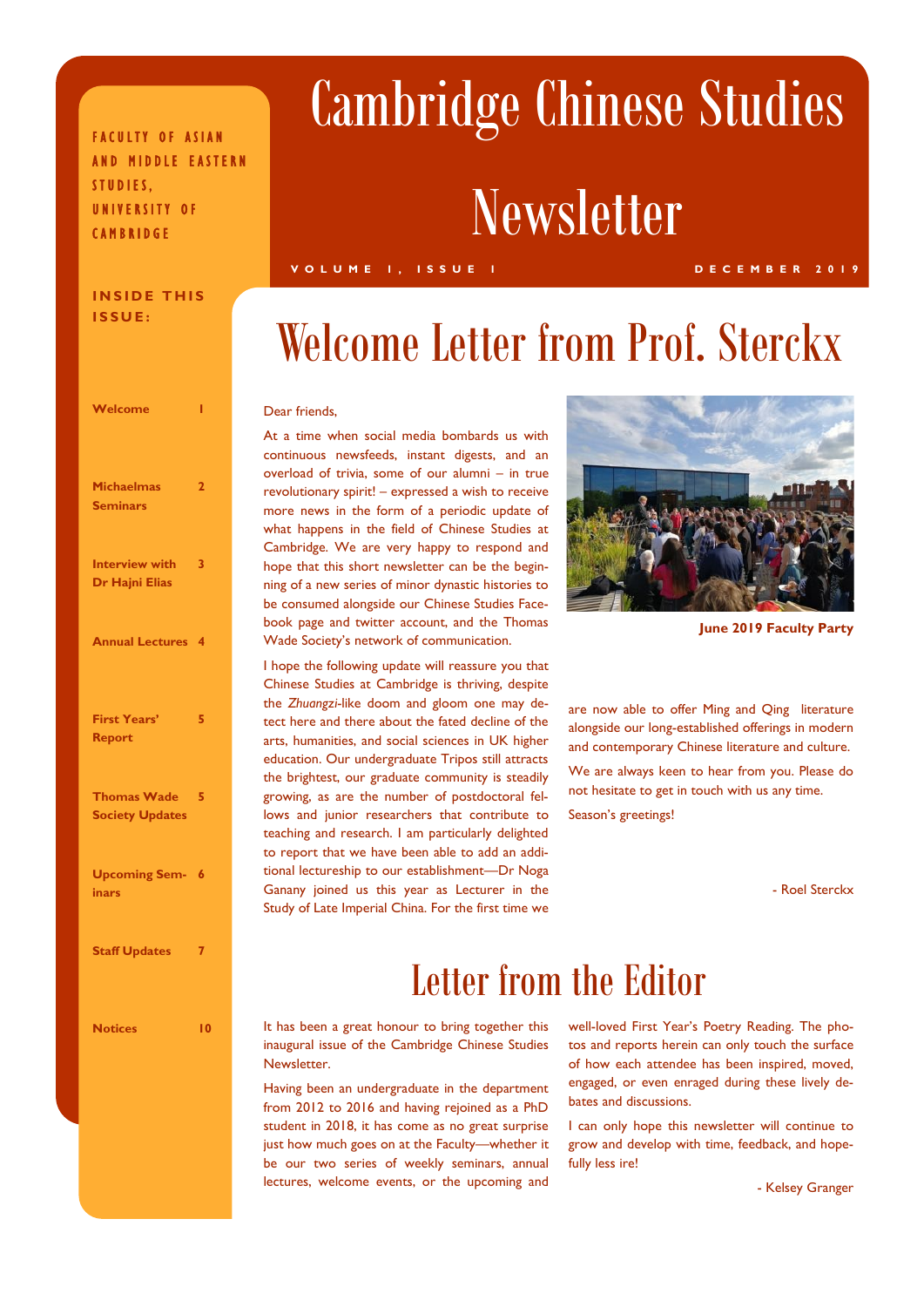**PAGE 2**



**David Ownby, Timothy Cheek, and Joshua Fogel**



**Dr Adam Yuet Chau introducing Prof. Donald S. Sutton**

## China Research Seminar Series

Beginning with Prof. Donald S. Sutton's richly-illustrated presentation on the efforts of Qing Dynasty Emperor Qianlong to define his own historical legacy, the Michaelmas 2019 iteration of the Chinese Research Seminar series once again offered glimpses into the depth and breadth of research being undertaken across the China Studies field.

Art historian Dr. Hajni Elias took her audience back to the Eastern Han (25–220AD) to examine the iconography of banqueting and acrobatic performances which adorn stone sarcophagi of the period, while Roel Sterckx entertained with his initial explorations of the 'metaphorical and rhetorical uses of illness' in early China.

Modern China, meanwhile, received attention from LSE's Peter Millward and his look, below the headline-making diplomacy of Nixon and Kissinger, at the largely unheralded people – physicists, dance troupes, and seismologists - who engendered rapprochement between the PRC and the USA after 1972. Chen Na and Fan Lizhu of Fudan University jumped straight off of a plane from Shanghai to present their ethnographic study of a Fujianese Confucian congregation 儒家道坛 – a pseudoreligious group whose activities provoke us to consider the mainland's Confucian revival in an alternative light. Finally, in a departure from the seminar series' usual format, David Ownby, Timothy

Cheek, and Joshua Fogel dropped in to speak about their collaborative, online translation project, 'Reading the China Dream'.

As the PRC today looks to surpass the renown of its imperial predecessors, including the reign of the aforementioned Emperor Qianlong, the 'Reading the China Dream' website is already proving invaluable to an anglophone audience desirous of access to debates amongst the mainland's public intellectuals | whose work looks to shape the content and form of a concept central to China's twenty-first century rejuvenation.

- James Dawson

PhD student



**Prof. Jean-Pierre Drège**



**Dr Michelle C. Wang**

### Dunhuang and Silk Road Seminar Series

As always when covering a field as vast as Dunhuang and the Silk Road, this term has seen speakers engage with eras ranging from early China through to the modern day, geographic locales across Central and East Asia, and topics from Buddhist scriptures to Tibetan hand-writing.

This term's program, sponsored by the Glorisun Global Buddhist Network, began with Prof. Nicholas Williams and his discussion of Liu Xiang and the political rhetoric imbued in his use of the 'topos of the world upside down turned rightside up.'

From early Chinese texts, Prof. Jean-Pierre Drège brought us into the Tang period with his engaging talk on the letters to and from Xuanzang, giving us great insight into the life and character of this celebrated traveller.

Catalysing great debate on the subject of fragments and 'fragmentology,' Dr Chiara Barbati continued this theme of travel to lead us into Central Asia and the world of Sogdian religious materials—providing a fascinating glimpse into the material aspects of Christian, Buddhist, and Manichean manuscripts.

Both Dr Michelle C. Wang and Master Sheng Kai discussed topics related with Buddhism—the first focusing on comparing and contrasting Tangut depictions of 'the welcome descent' with other examples from East Asia, while the second sought out the root of Chinese-Buddhist vegetarianism through scriptures and the biographies of monks.

Our series closed with Li Channa's analysis of Chos grub's handwriting across several Tibetan manuscripts.

- Kelsey Granger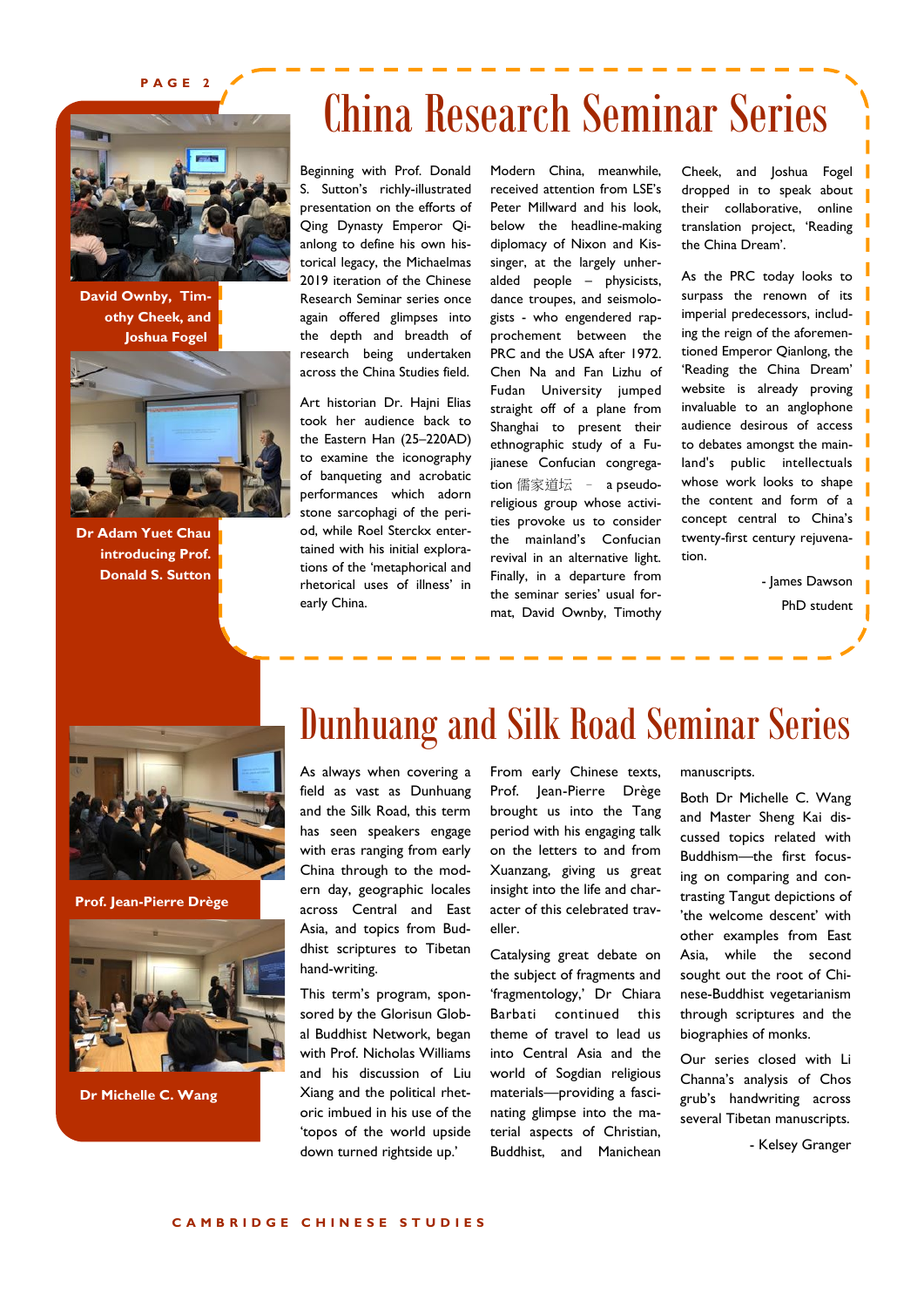### Interview with Dr Hajni Elias

### **In this issue, we speak with Prof. Roel Sterckx's doctoral graduate Dr Hajni Elias about her research on early China**

#### *Dr Elias, you recently completed your PhD here at Cambridge, can you give a short summary of your research findings?*

My PhD thesis, titled "The Southwest: A Study of Regional Identity in Material Culture and Textual Sources during the Eastern Han Dynasty" is a study of the regional identity of southwest China, present day Sichuan province, in early imperial China. It examines the southwest's material culture, which includes pictorial brick tiles, stone reliefs, decorated stone sarcophagi and commemorative and ancestral stelae. Using early textual sources as well, the thesis explores the region's social make-up, economic activities, burial practices, education and governance, as well as notions of social and cultural memory and identity.

In my thesis I argue that the southwest's unique material culture showcases a distinctive artistic development and reflects a society with a particular ideology, identity and set of customs. The region's early art is a specific expression of its identity and appears to nuance established norms from the dominant Central Plains of the Han Empire in a subtle yet distinct manner.

The originality of my research lies in its methodology which combines information obtained from both material culture and textual sources, bridging two fields of study, art history and cultural history, which have often been pursued separately because of their distinct specialisations

#### *You've gone on to receive a Leverhulme postdoctoral fellowship. What has your experience been like so far?*

Receiving the Leverhulme Fellowship has given me a wonderful opportunity to teach at FAMES in the field I love, be an active member of a vibrant and diverse community and to start on an exciting new research project. My new project examines the artistic and cultural transmission amongst early societies along the Southwest Silk Road. From Sichuan, I am now able to venture further south in my specialisation to include Yunnan, Thailand and Vietnam.

*This term you spoke at the China Research Seminar series and will be speaking in* 

*the Dunhuang and Silk Road Seminar series as well. What do you think makes the field of Han art so fascinating?*

Due to the scarcity of early textual sources on Han society and culture, its tomb art provides an indispensable material culture with an insight into how society functioned and what people deemed essential in their daily lives. While the arts of previous ages may be generally associated with rituals and ceremonies, Han art concerned itself with status and everyday life, evolving into an expression of social importance. It is an art form that is both narrative and expressive. *"Han art*  From tomb art to painting, lacquerware and jade carvings, Han artisans pushed technical and aesthet-*concerned itself*  ic boundaries to new levels not seen before.

#### *Are there any upcoming research articles or activities we can look forward to?*

Since completing my dissertation, my paper titled "Cliff Tomb Burial and Decorated Stone Sarcophagi from Sichuan from the Eastern Han Dynasty (25 - *importance. It is an*  220 CE)" has been published in *Asian Studies*. Vol. VII (XXIII), Issue 2 (2019), 175-201. I have two further articles coming out next year, one titled *both narrative and*  "Women's Role in the Production and Sale of Alcohol in Han China as Reflected in Tomb Art from *expressive."* Sichuan," in *Early China*. 43 (2020) and the other titled, "Stele for Magistrate Jing Yun 景雲: An Eastern Han Memorial Stele from the Southwest with Reference to the *Chuci* 楚辭," in the *Bulletin of the School of Oriental and African Studies*. I am also working on adapting my dissertation into a book under the editorial guidance of the Washington University Press.

#### *What has been your most memorable achievement during your time in the University of Cambridge?*

I love teaching and sharing my interest and passion for Chinese art and culture with my peers and students at FAMES. The opportunity to create a new MPhil paper on Chinese art and material culture, to be offered from Michaelmas 2020, is also very exciting.

**Presenting at the China Research Seminar Series**

*with status and everyday life, evolving into an expression of social art form that is* 

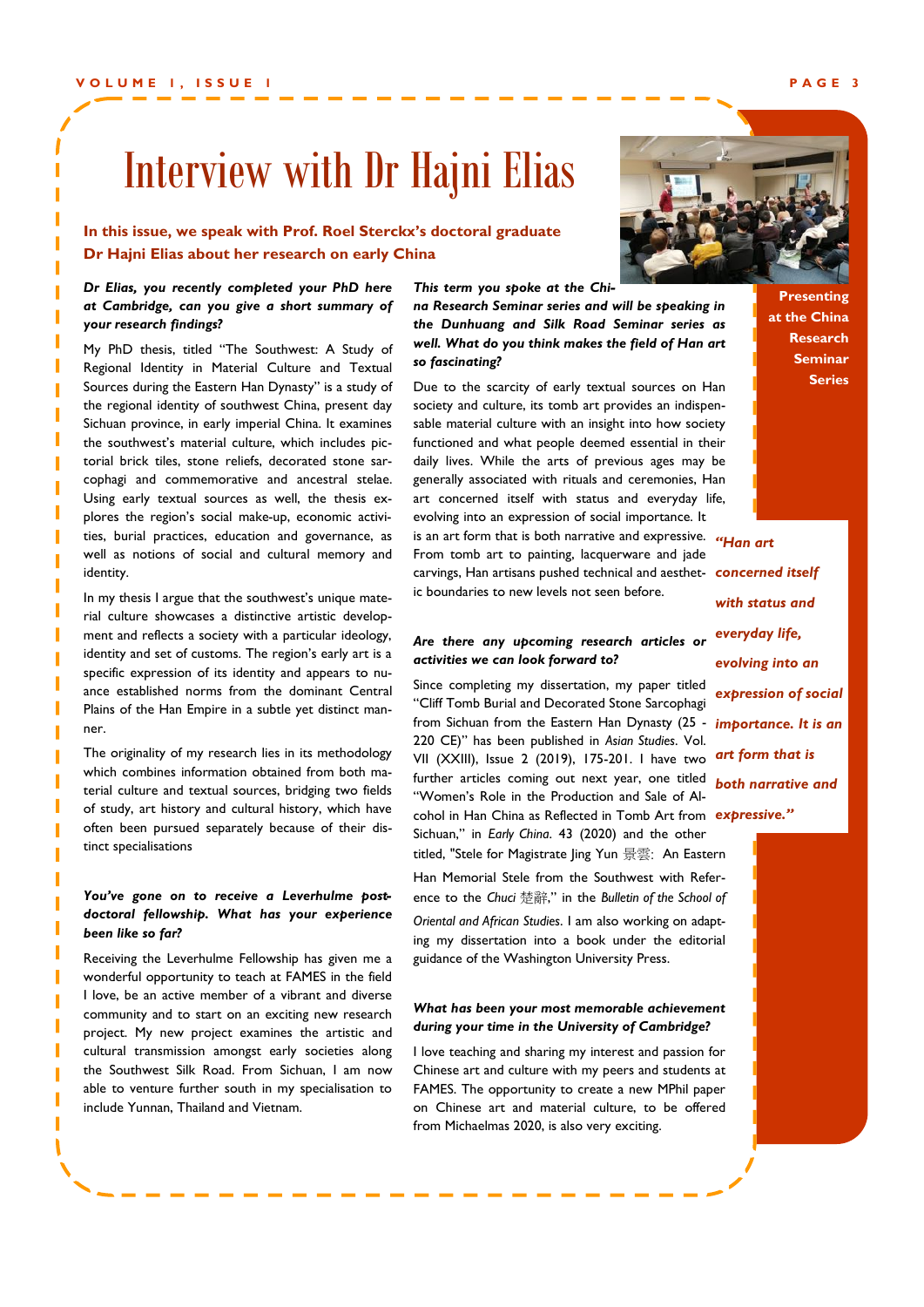**PAGE 4**



**Prof. Paul R. Katz at St John's College**



**Dr Galambos, Prof. Sterckx, and Prof. Mei Jianjun at the Joseph Needham Memorial Lecture** 



**Q&A at the Joseph Needham Memorial Lecture**

### Chuan Lyu Lectures in Taiwan Studies

Professor Paul R. Katz of the Institute of Modern History of the Academia Sinica, Taiwan, gave this year's Chuan Lyu Lectures in Taiwan Studies on the theme of *Religion and Society in Modern Taiwan: Challenges, Adjustments, and Innovations*. His first lecture (13 May) was on 'Religion and Resistance in Colonial Taiwan: The Ta-pa-ni Incident of 1915', and his second lecture (15 May) was on 'Judicial Rituals in Postwar Taiwan'. Both lectures were very well attended. We are grateful to Dr Lee Hwalin of the Chuan Lyu Foundation for having endowed this annual lecture series that has allowed us, since 1991, to bring leading scholars of Taiwan or prominent Taiwanese figures to lecture on a wide variety of topics relating to Taiwan's history, society and culture.

Professor Paul R. Katz received his B.A. from Yale in 1984 and his Ph.D. from Princeton in 1990. After teaching at different universities in Taiwan from 1991 to 2002, he joined the Institute of Modern History in 2002 and was promoted to the rank of Research Fellow in 2005, becoming Program Director of the Chiang Ching-kuo Foundation for International Scholarly Exchange that same year. In 2015, he was awarded the rank of Distinguished Research

Fellow. His research centers on modern Chinese religious life, covering both the late imperial and modern eras, mainland China as well as Taiwan.

ı ī I Ï ı П ī I П I П П П ī П П

His publications include *Demon Hordes and Burning Boats: The Cult of Marshal Wen in Late Imperial Chekiang* (SUNY Press, 1995); *Images of the Immortal: The Cult of Lü Dongbin at the Palace of Eternal Joy* (University of Hawaii Press, 1999); *When Valleys Turned Blood Red: The Tapa-ni Incident in Colonial Taiwan* (University of Hawaii Press, 2005); *Divine Justice: Religion and the Development of Chinese Legal Culture*  (Routledge, 2009) and *Religion in China and its Modern Fate* (Brandeis University Press, 2014). Two new books are forthcoming: *Religion, Ethnicity, and Gender in Western Hunan during the Modern Era: The Dao among the Miao?*  (Routledge) and *The Fifty Years that Changed Chinese Religion: 1898-1948* (AAS, co-authored with Vincent Goossaert). More recently, he has been working on ethnic history and local economic development in Nantou County, Taiwan, as well as the interaction between Han and non-Han religious traditions in Southwest China.

- Dr Adam Yuet Chau

### Joseph Needham Memorial Lecture

The fourth Joseph Needham Memorial Lecture, sponsored by the Jing Brand Co. Ltd., China, was held in Clare College's Riley Auditorium on Friday 25th October, attracting a large audience drawn from within academia and the public.

The lecture, under the title *The Science of Silk, or What Can China Contribute to the History of Science?* was delivered by Professor Dagmar Schäfer, Director, Department III, Max-Planck-Institute für Wissenschaftsgeschichte.

Professor Schäfer illustrated the changing nature of knowing, the role of empiricism, foreign actors, local knowledge and imperial power in thirteenth to fourteenth century

East Asia, and explored how materials shape cultures of science and what case studies of China can contribute to the History of Science.

Professor Roel Sterckx, Joseph Needham Professor of Chinese History, Science and Civilization of the University of Cambridge, chaired the lecture, which was followed by a lively question and answer session.

- From Needham Research Institute Newsletter, November 2019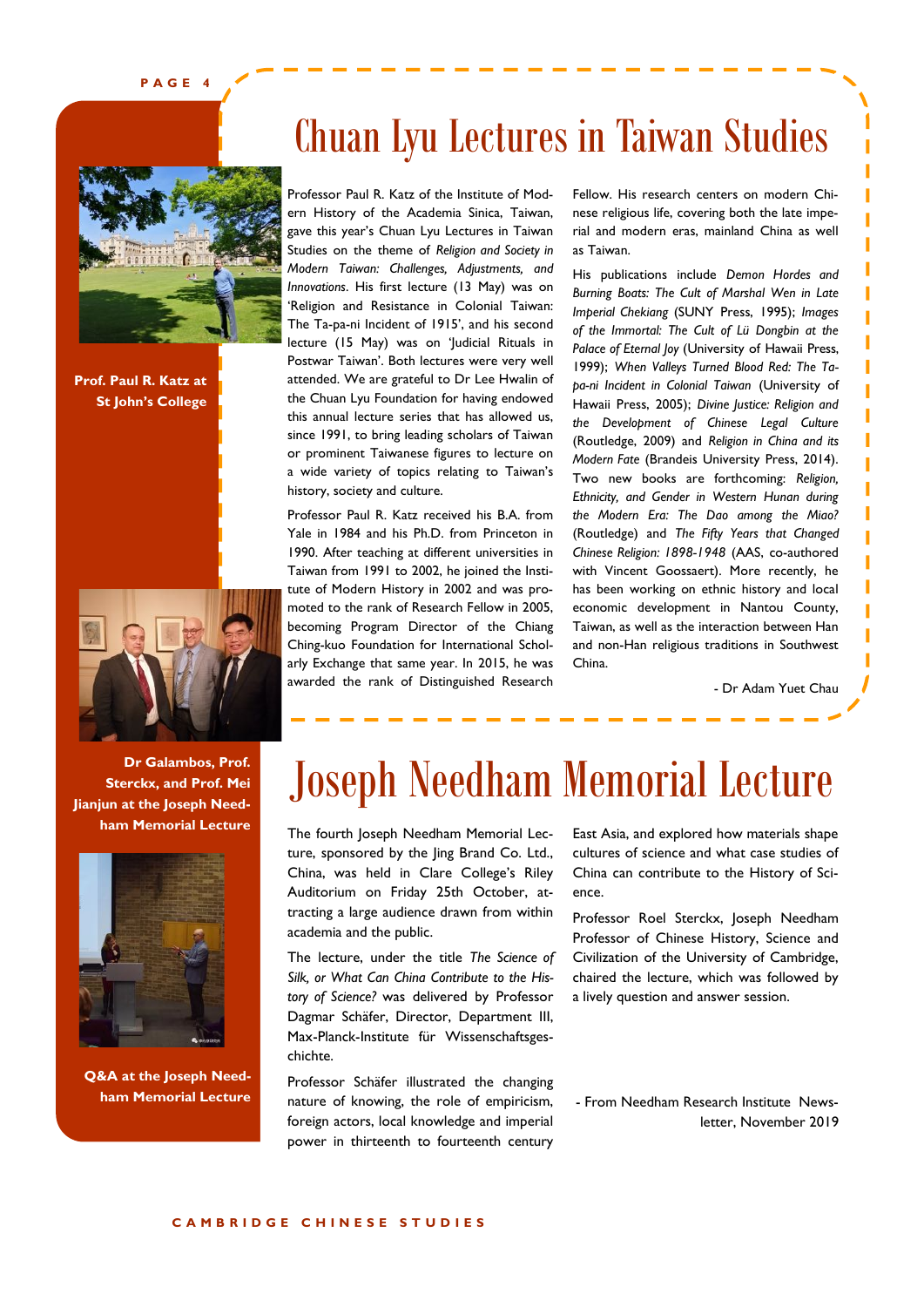### First Years' Report on Michaelmas '19

Christmas break is fast approaching, and with it the end of our first term of Chinese Studies. From intensively studying a foreign language to delving into East Asian pre-modern history, all whilst developing and maintaining our social lives, it has been a challenging yet incredibly rewarding first term.

With around 12 hours of intense Mandarin studies a week, our linguistic skills have skyrocketed. Memorising upwards of 150 Chinese characters per week and familiarising ourselves with foreign grammatical structures were certainly considerable tasks. However, these were made much easier (and more fun!) through the expert knowledge, gentle guidance and consistent support of our two language teachers, Wu Laoshi and Hong Laoshi. Patiently answering

(and even enjoying) our relentless onslaught of questions, they are to thank for our new found or rekindled love of the Chinese language. During moments of sleepiness, we were all happily revived by Hong Laoshi's cheery smile, Wu Laoshi's playlist of Chinese hits, or a required chorus of God Save the Queen if you happen to have "对不起,

我迟到了"-ed one too many times that week.

Having a student body of 15 is a genuine blessing. Indeed, despite initially feeling like we would never memorise the newly coined Chinese names of our classmates, the size of our class immediately fostered a strong sense of community and kinship.

EAS.1 has been a whirlwind of essay– writing, furious scribbling, and pages

upon pages of reading; our heated debates, animated lecturers, and varied topics have made it a fascinating and exciting experience so far. Dr Brown's tour through the Qing dynasty and Professor Moretti's exposé on the exploits of the incredible Hiraga Gennai were particular highlights. We've also really enjoyed getting to know the students on the Japanese side, and have greatly appreciated the guidance of Dr Brown and our TAs!

Overall, the term has provided us with a dynamic introduction into a realm which we are excited to delve deeper into. 明年见 for another 很有意思的 term!

- Juliette Odolant & Harriet Howarth

Undergraduate class of 2019

### Thomas Wade Society Updates

On November 26th 2019, the Thomas Wade Society (TWS) held its second China careers event at the Faculty. Three alumni speakers from the TWS network of Chinese Studies alumni – Kate MacLeod (Class of '14), Guy Chambers (Class of '88) and Vivienne Goodger (Class of '13) – shared their experiences building UK-China careers with current Chinese students from across the year groups, as well as university students from a wide variety of other subject backgrounds. The speakers shared their journeys from graduates of FAMES to professionals working on China-related issues across different industries and roles, ranging from the Foreign Office to an education startup and one of the world's oldest tea growers.

The event follows on from the society's successful inaugural careers event last year. It is part of TWS's efforts to encourage (future) graduates of Chinese to pursue work in or related to China by connecting current students with the society's vast network of Chinese Studies alumni.

The Thomas Wade Society itself was founded in 2009 as the University of Cambridge Chinese Studies Alumni Society. Until 2016 the society was dormant, when the Class of 2016 decided to rebuild the society into

something new that could bring faculty members, alumni and friends of the faculty together.

In the years since its revival, the society has collected approaching 200 members, held regular gatherings in London and Beijing and organised China careers events in Cambridge. While emphatically an alumni society, and restricted in that sense, it sees the promotion of the study of China, Chinese language and building links with the region as a key goal. TWS not only hopes to establish and maintain a strong

relationship between Cambridge's Chinese Studies and its alumni, but also wishes to bring together people with an interest in China and encourage, or even enable, graduates of Chinese to pursue work in or related to China.

> - Caroline Meinhardt Undergraduate class of 2012



**TWS Careers Event 2019**

ľ

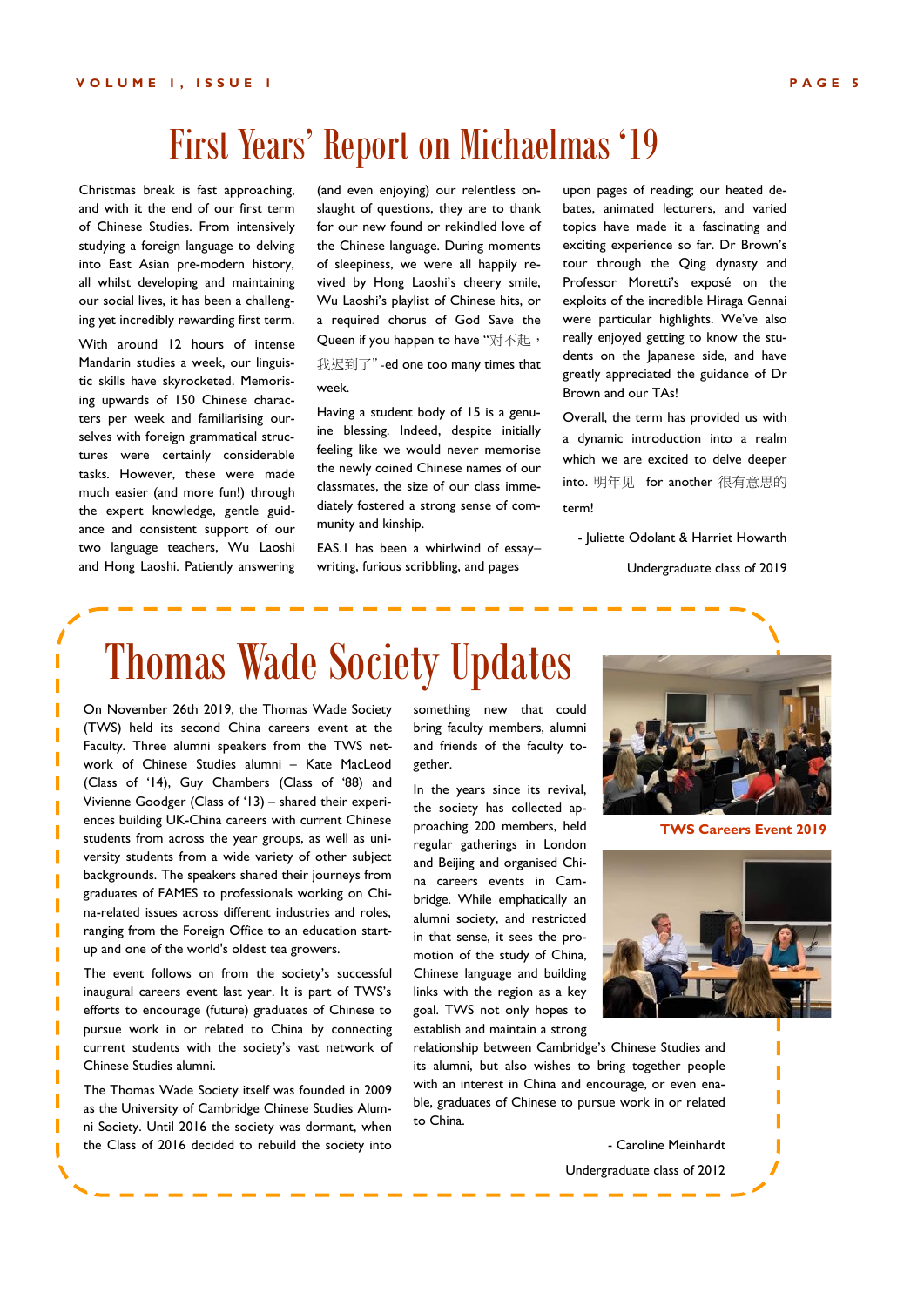I

I

I Г

### China Research Seminar Series—Lent 2020

After an engaging and diverse Michaelmas programme, the Lent portfolio of speakers and topics continues this series' remit of engaging with a broad range of subjects relating to China.

Opening on Wednesday 22nd January 2020, Prof. Eva Pils (King's College London) will be speaking about Chinese human rights lawyers under Xi Jinping's 'New Era.'

On Wednesday 5th February, our own Dr Noga Ganany will present on the cult of warrior-god Zhenwu through the lens of hagiography.

Turning from the fantastic to the pragmatic, Prof. Judd Kinzley (University of Wisconsin-Madison)

will explore American demand for Chinese raw materials like hog bristles during the Second World War on Wednesday 26th February. Other speakers and dates are still to be finalised.

The full programme for next term's seminar series will be advertised on the AMES website in due course and circulat-



ed via our mailing list. If you have any enquiries, please email the series' organiser Prof. Hans van de Ven or alternatively check the Cambridge Chinese Studies Facebook page.

Unless otherwise arranged, all seminars take place on Wednesdays at 5pm in Rooms 8/9 in the Faculty of Asian and Middle Eastern Studies. Tea will be served at the same venue at 4:45pm. All are welcome. Attendees are also welcome to join us for the post-talk dinner afterwards at a local restaurant. The maximum student contribution to the cost of the meal is capped at £10.

- Kelsey Granger

### Upcoming Dunhuang and Silk Road Seminar Series

We are very much looking forward to our upcoming seminar series next term. This series, which is generously sponsored by the Glorisun Global Buddhist Network, is held on Thursdays during term time in Room 7. These talks begin at 3pm, lasting an hour with time allocated afterwards for questions, debate, and discussion. We welcome listeners from all fields who feel that these talks may help their own research or who are curious to know more about the diverse topics covered.

Our series will begin with Dr Agnieszka Helman-Wazny (University of Hamburg) on Thursday 23rd January 2020 where she will be discussing the spread of papermaking technologies along the Silk Roads.

Following on from this will be Dr Lilla Russell-Smith's (Asian Art Museum, Berlin) talk on the "Sogdian Deities" painting found in Dunhuang on Thursday 20th February 2020.

Our series will close with Prof. Brandon Dotson (Georgetown University) on Thursday 12th



#### March 2020.

We hope that, as speakers and titles continue to be confirmed, that this will be another exciting term with a varied programme covering a wide range of temporal, geographic, social, and cultural topics.

As always, our programme will be posted in due course on the AMES website as well as circulated via our mailing list. If you would like to be added to our mailing list please email series' organiser Dr Galambos' administrative assistant at kl394@cam.ac.uk.

- Kelsey Granger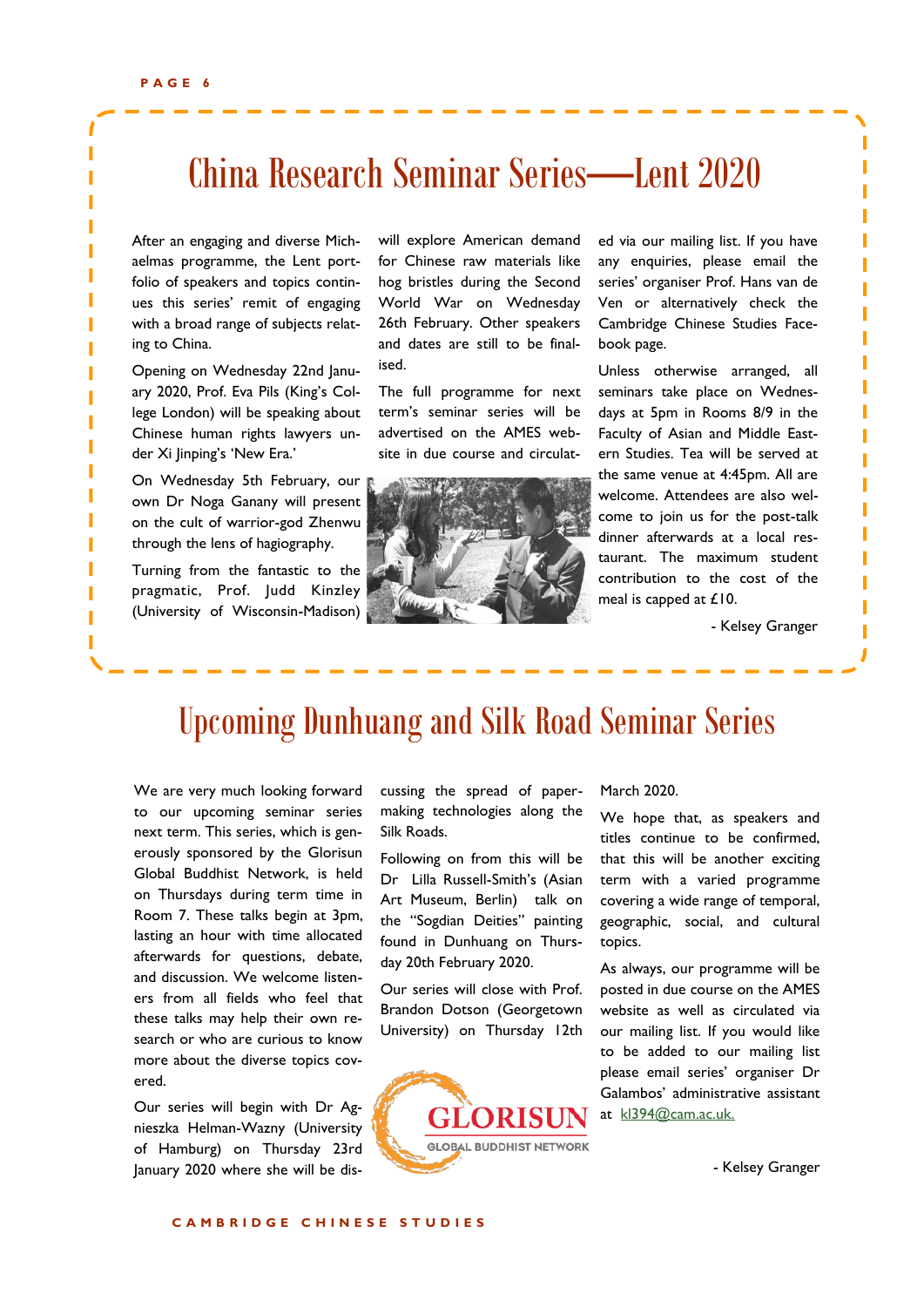I I

### Staff Updates

**Dr Imre Galambos** has been organising the weekly Dunhuang and Silk Road Seminar series along with Kelsey Granger, and also organised the Cambridge 2019 Dunhuang Conference in April and the Graduate Student Conference on Chinese Manuscripts in May.

He is currently finishing a book project on Dunhuang manuscripts from the Guiyijun period. Beyond this, he has given quite a few talks on topics related to this subject in Beijing, Oxford, Paris, New York, Gothenburg, Leiden, Budapest, and London. His most recent publications are Imre Galambos, "Laozi teaching Confucius: History of a text through time," *Studies in Chinese Religions* (2019) 1, pp. 1–27, and "Multiple-Text Manuscripts in Medieval China," in Alessandro Bausi, Michael Friedrich and Marilena Maniaci, eds., *The Emergence of Multiple-Text Manuscripts*, Berlin: de Gruyter, pp. 35-55.

**Prof. Roel Sterckx** was on research leave and and Pow moto can idea include the can include that include the conference and include that *Ding* (London: Penguin, 2019), appearing in the conference and in USA as *Ways of Heaven. An Introduction to Chinese* na", comments: "If you are looking for one book sity Press, 2019), a book that contains essays on topics ranging from Song period cattle herding to  $\overrightarrow{f}$ wrote *Chinese Thought. From Confucius to Cook Thought* (New York: Basic Books, 2019). Michael Wood, presenter of the BBC's "The Story of Chito understand the core ideas of Chinese civilization, read this". Our alumni, we trust, will know better! Roel also edited *Animals through Chinese History: Earliest Times to 1911* (Cambridge Univerthe pork industry in China today.

employees or top control to current or the customers of the 2019 Distinguished Lectures in Chinese Phi- Through Tellir Roel delivered the Ma Yifu lecture at Zhejiang University (Hangzhou) and was invited to deliver losophy at Beijing University. He received a Distinguished Alumni Award from the Taiwanese Ministry of Education for services to higher education.

Off campus, Roel appeared on *Start the Week*  with Andrew Marr (BBC Radio 4), produced a podcast with Dan Snow on Confucius, and contributed to an episode about Li Shizhen's *Bencao*  *gangmu* and Chinese science in the Ming on Melvyn Bragg's *In Our Time* (BBC Radio 4). He also wrote columns for the BBC's *History Magazine*, *The Diplomat*, and *Lapham's Quarterly*.

Two of Roel's graduate students finished their PhDs recently. **Hajni Elias** wrote on tomb murals and sarcophagi in Han dynasty China's southwest and will be with us as a Leverhulme Early Career Fellow for the next three years. **Avital Rom** graduated with a thesis on music in early China.

Infucius to Cook China,' in Youth and Collective Spaces in China. **Dr Adam Yuet Chau** has had a productive year in 2019. His second monograph, *Religion in China: Ties That Bind*, came out from Polity in the spring. A special issue he co-edited appeared in *L'Homme: Revue française d'anthropologie* ('Cumulus: Hoarding, Hosting, and Hospitality'), with his contribution 'Hosting as a Cultural Form'. Other articles include: 'Efficacy: The Immediate-Practical Modality of Doing Religion,' in *Sakralität und Macht* (Sacrality and Power); 'Youth Cultural Production in Rural

ppearing in the conference and invited presentations include: , 2017). Mindedness' (University of California Santa Barbane story or Chi-<br>
ra); 'The Indonesian Chinese in Indonesia, China Chinese Civiliza- tity' (Palacký University, Olomouc, the Czech Retrust, will know public); 'Sinophone and Francophone Buddha's Light: Buddha's earnings will show how your business is grow-France' (Renmin University, Beijing); 'The Moderni-字紙習俗的現代性) ure at Zhoijang Guangzhou); 'Storied Spirits: Constructing Efficacy vited to deliver (lingying 靈應) and the Strange (lingyi 靈異) 'Homo Arborealus: Regimes of Treeand Hong Kong: Serial Migration and Cultural Iden-Light (Foguangshan) in ty of the Practice of Treasuring Lettered-Paper' (惜 (Sun Yat-sen University, Through Telling Tales'( Freie Universität Berlin); 'Grounding Pilgrimage: Terroir and the Production of Localised Vitality' (University of Roehampton, London); 'Death by a Thousand Cuts?: Modernity and Death in China and the China Field' (University of Turin). He will be an academic visitor at the Beijing Normal University for two weeks in December of 2019.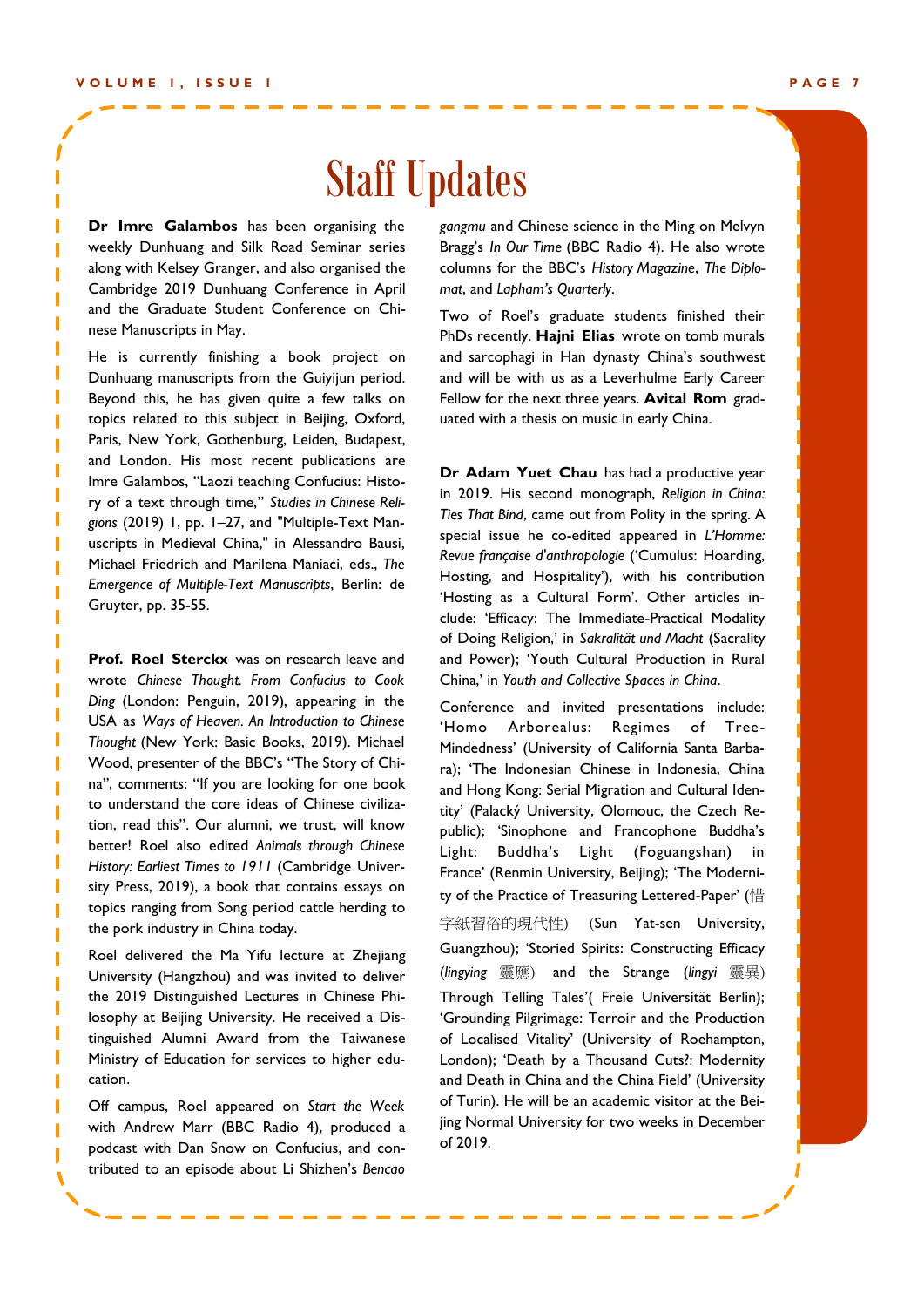I

ı

Ï Ï

Ī

ı

ī

ī Π ı п П Ï Π ı П T Ï ī T ı ī ī



Staff Updates

We also welcome **Dr Noga Ganany** to the department as Lecturer in the Study of Late Imperial China.

Dr Ganany is currently working on her first

book, which explores hagiographic writing in the context of late-imperial print culture and religious practice. Alongside her book project, Dr Ganany is also revising an article examining the trope of underworld journeys in hagiographic literature. She is also drafting an essay about the Chinese conception of *shen* for an edited volume on key terms in Chinese religions, based on a workshop at the Hong Kong Polytechnic University, in which she participated in June 2019.

2018. Tristan has presented at the China Research Seminar series and has led a number of graduate seminars in premodern Chinese studies. **Dr Tristan Brown** has been a lunior Research Fellow at St John's College since the autumn of

Being a JRF at Cambridge has afforded him ample **Prof. F** time to work on finishing up his first book project, The Law of the Living Land: Fengshui in Late <sup>me. It</sup> *Imperial China*. This project examines the centrality versity of cosmology within imperial law to showcase the dynamic relationships among legal, religious, and http <sup>undergr</sup> scientific realms of knowledge in premodern Chi-hte May na. He has also had a chance to publish a few articles, the most recent of which, "A Mountain of later, I v ing. Saints and Sages: Muslims in the Landscape of Popular Religion in Late Imperial China," poses a new a top direction for the study of Islam during the Qing  $\frac{2}{\sqrt{1-\frac{1}{n}}}$ column, a book review, a book review, a letter from the present from the present  $\mathbb{R}^n$ dynasty by asking two related questions: how did moment. Muslims explain Islam to everyday people in late tead imperial China and what exactly did Chinese people think Islam was prior to the information revolution of the nineteenth century?

Tristan reports that: "my most memorable experience here at Cambridge has been teaching EAS1 (Introduction to East Asian Studies) to a cohort of twenty-six very clever Cambridge freshers. Not only has it been a great pleasure to see faculty members present aspects of their research to

students completely new to Chinese and Japanese studies, but it's been a great opportunity for me to share my passion for the study of China's history to students embarking on a very difficult but hopefully rewarding path. One of the things I quickly recognised was that these students were prepared for everything, no matter how conceptually challenging. Through their questions and the stimulating conversations that followed, the class has covered important aspects of the history of women in China by examining foot-binding beyond the stereotypes as well as the history of Chinese science not by answering Joseph Needham's famous question - but through excavating a long intellectual journey of Chinese scientific texts from Beijing to Paris that shaped the Enlightenment and made Needham ask it in the first place."

He adds that: "while I will be joining the faculty of History at the Massachusetts Institute of Technology next autumn, I hope to stay in touch with the fantastic scholars and students I have met during my time here."

**Prof. Hans van de Ven** reports that "in looking back over the past year, two things stand out to me. The first was my participation at Peking University's activities marking the 100th anniversary of the May Fourth Movement. In my first year as an undergraduate at Leiden University, I learned about the May Fourth Movement and was much inspired by it. Who would have thought that forty years later, I would join such scholars as David Derwei Wang, Wang Fansen, and Luo Zhitian to speak on a topic that remains so important and much discussed in China? This was for me a very proud moment. I have derived as much pleasure from teaching my course on China's second world war. This year students from the UK, Japan, the PRC, and Canada are attending it. They bring to the subject their own perceptions and concerns, and discuss them with intelligence, sensitivity, and mutual respect over a cup of tea in my room at St Catharine's College, showing just how wonderful Cambridge-style small group teaching and learning can be. We are privileged."

**Fourthyears with Dr Chau and Prof. van de Ven**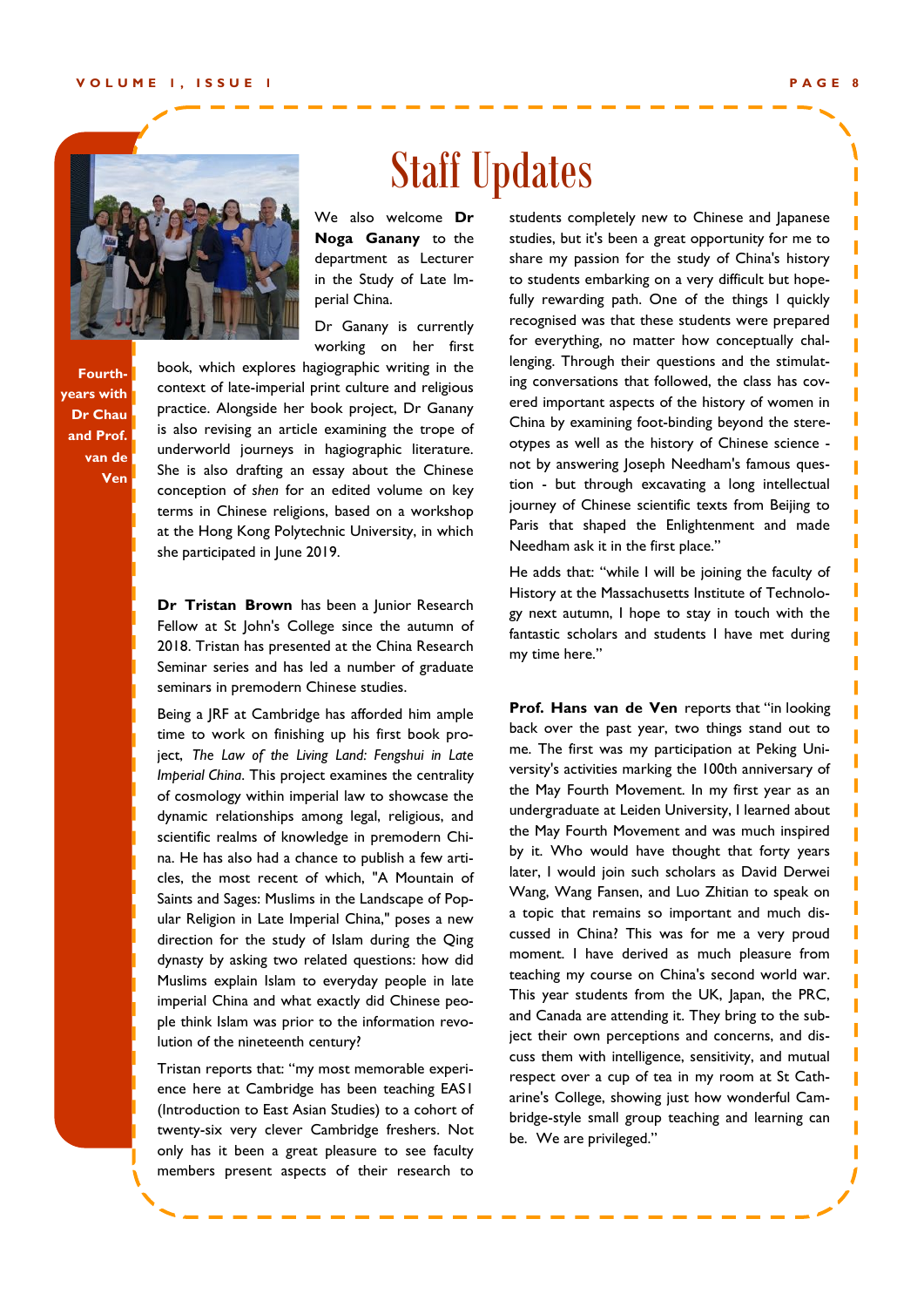### Staff Updates

of *Journal of Second Language Studies* (2020, John leave and **Dr Boping Yuan** has been doing an AHRCfunded project, together with Dr Yanyu Guo (Postdoctoral Research Associate) and Miss Jingting Xiang (PhD student) on the acquisition of Chinese in bilingual and multilingual contexts. It has involved bi- and tri-lingual speakers of English, Cantonese and Mandarin in the U.K., Hong Kong, and mainland China. With the help of modern technology and interdisciplinary approaches, the project investigates cross-linguistic interactions and conscious and sub-conscious knowledge of the target language in the bi- and multilingual mind. Preliminary findings were presented at various international conferences and have aroused great interest in the research field of bilingualism and multilingualism. As part of the AHRC-funded project, an international conference was held at Churchill College, Cambridge in July 2019, which attracted over 100 scholars and researchers from different parts of the world. Selected papers from the conference will be published in a special issue Benjamins).

deliver keynote speeches on first-language transnese, etc. at various international conferences in course," International Review of Applied Linguistics language Chinese speech production," *Internation-*<br>
search project on co During the 2018-2019 year, Boping was invited to fer in non-native language grammars, Chinese sentence processing, interfaces in non-native Chi-Sydney, Hong Kong, Singapore, Beijing, and Qingdao, and his publications during the year include "Directionality and complexity of L1 transfer in L2 acquisition: Evidence from L2 Chinese dis-(2019), and "An incremental model of second language speech production mechanisms: Developmental evidence from object ellipsis in second *al Journal of Bilingualism (*2019).

Having attended several conferences in Europe, China, and north America in 2018, **Dr Joseph (Joe) McDermott**, (Reader Emeritus in Chinese History) has spent much of the past year revising papers for conference volumes as well as completing the manuscript for his forthcoming book on the Huizhou (徽州) merchants during the

Ming. He has spent a very happy and productive fall at Beida, where he is now well into another, shorter Huizhou volume on the role of concubines and bondservants in



Huizhou lineages in the sixteenth century. He wants to assure those with any doubts about retirement, having retired in 2015, that it has many distinct merits.

**Sinologists' gathering in St John's College April 2018**

 $S$ he has also welcomed three new PhD students, each working on different aspects of contempog was invited to rary Chinese literature and culture - comics of the mars, Chinese cultures in contemporary urban China, and literary non-native Chi- and cinematic representations of modern Chinese Ijing, and Qing-<br>da Wielander of the University of Westminster, ne year include she has also helped re-launch the journal formally LI transfer in **Known** as the *Journal of the British Association of* 2 Chinese dis-<br>*Chinese Chinese Studies* (JBACS) as the *British Journal of Chi*online home here: https://bjocs.site/ - submissions lanisms: Devel- are always welcome! She is looking forward to lipsis in second erecting to spend more time on her current reemployees or top customers or the property of the property of the property of the property of the property of the property of the property of the property of the property of the property of the property of the property of **Dr Heather Inwood** published a chapter in late 2018 in the book *Chinese Discourses on Happiness* (eds. Gerda Wielander and Derek Hird, Hong Kong University Press) entitled "The Happiness of Unrealisable Dreams: On the Pursuit of Pleasure in Contemporary Chinese Popular Fiction," and has since spent much of the past year on maternity leave and looking after her new baby and toddler. early Reform era, the resurgence of rural and folk history. Along with her co-editor, Professor Ger*nese Studies* (BJoCS), which can be found at its new search project on contemporary Chinese popular